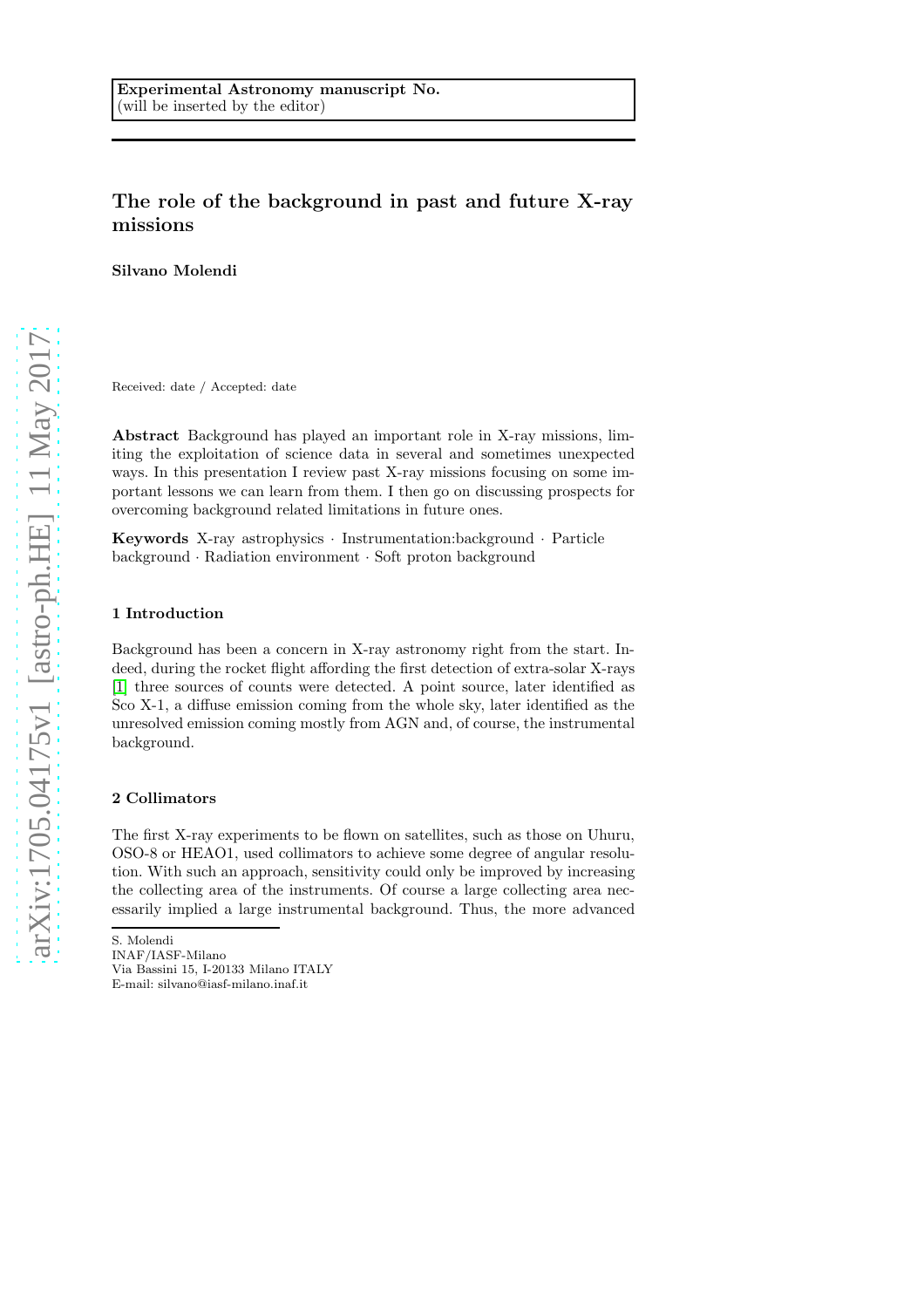experiments of this kind were carefully designed to to minimize background intensity and maximize background reproducibility. The PDS experiment [\[2\]](#page-8-1) on board BeppoSAX [\[3\]](#page-9-0) is a good example of an advanced collimated detector. It operated in the hard X-ray band (15-200 keV) and comprised 4 PHOSWICH detectors plus a set of anti-coincidence detectors. The angular resolution (FWHM of  $1.3^{\circ}$ ) was achieved through two rocking collimators, one for each pair of PHOSWICH detectors. During a typical observation, collimator A would point towards the source and collimator B would be offset towards background field 1. After a short time interval, collimator A would move to a background field 2 and B would go on source. After another time interval, collimator A would move back to on source and B would go to background field 1 and so on. This strategy allowed for a continuous monitoring of the background as well as control of systematics associated to the single collimator and background field. It is worth noting that such a strategy implied giving up half of the collecting area, that could be used on source, to the background monitoring. This is a pretty drastic choice. The reason for it is that, as the designers of the PDS correctly anticipated, for the bulk of the sources that would be observed by their instrument, the systematic errors on the background subtraction process would result in larger uncertainties than the statistical errors. Thus, doubling the collecting area would only lead to a better statistical characterization of an already systematics limited observation, something not particularly useful and, as I can state from first hand experience, very frustrating. As it turns out the strategy adopted by the PDS was quite successful, systematic errors on the background were typically kept below the percent level thereby allowing an unprecedented exploration of the spectral properties of several extragalactic sources.

#### 3 Concentrators

The adoption of X-ray mirrors changed the picture considerably. Telescopes, by concentrating photons on a small spot, increased significantly the source to background ratio for point sources. Naturally, the better the angular resolution of the telescope, the smaller the spot and the higher the ratio. However, we should not forget that this is true as long as the angular extent of the source is smaller than the PSF. It is no longer true once we start resolving the source. In light of the substantial advantage concentrators afford, hardware teams working on focused experiments have dedicated significantly less attention to reduction and reproducibility of the background than those working on collimated ones.

One exception to this rule is the PSPC experiment [\[5\]](#page-9-1) onboard ROSAT. It was the first, and for 20 years only, X-ray imaging experiment featuring an anticoincidence system. Moreover, it was the only X-ray experiment where the instrumental background was subdominant with respect to the celestial background over the full energy range. As a result of this, the ROSAT PSPC sensitivity to low surface brightness emission has been unrivaled for over 25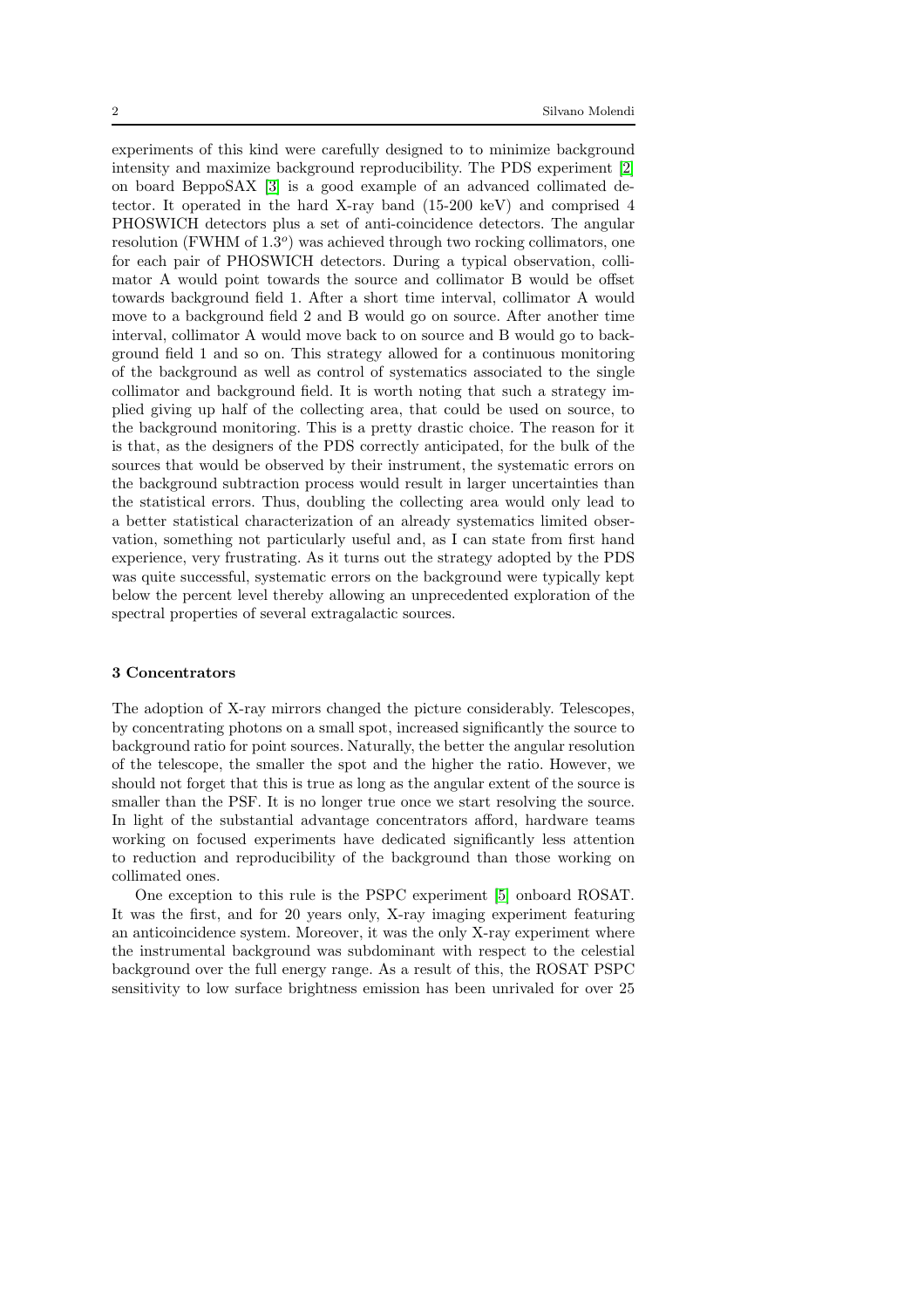

<span id="page-2-0"></span>Fig. 1 Scaled emission measure (in units of  $cm<sup>6</sup>$  Mpc) for a sample of 31 clusters, see [\[4\]](#page-9-2) for more details.

years. An illustration of how important this is comes from the field of Galaxy Clusters. Some of the most accurate measures of the Intra-Cluster Medium in Cluster outskirts, where emission is very tenuous, come from PSPC data (see Fig[.1](#page-2-0) and  $[4]$ ).

While moving from collimators to concentrators reduced significantly the impact of the background, moving from smaller to larger telescopes did not. This is because, thus far, efforts have concentrated on increasing the effective area of X-ray telescopes, not their concentrating power. The concentrating power of a telescope may be defined as the ratio of the effective area to the focal length. It should be noted that increasing the concentrating power is far more difficult that increasing the effective area for the simple reason that it is difficult to reflect X-rays at anything but very small angles. However, it is also worth pointing out that very little effort has gone into increasing the concentrating power. Indeed, multi-layer substrates, which allow to increase the maximum reflecting angle, have thus far been adopted to extend imaging to the hard X-ray band not to increase the concentrating power of medium energy experiments, possibly because the advantages this approach would entail are poorly understood.

#### 4 Detector technology and Orbit

Over the last decades solid state detectors have substituted gas detectors, the major reason being the significant improvement in spectral resolution. A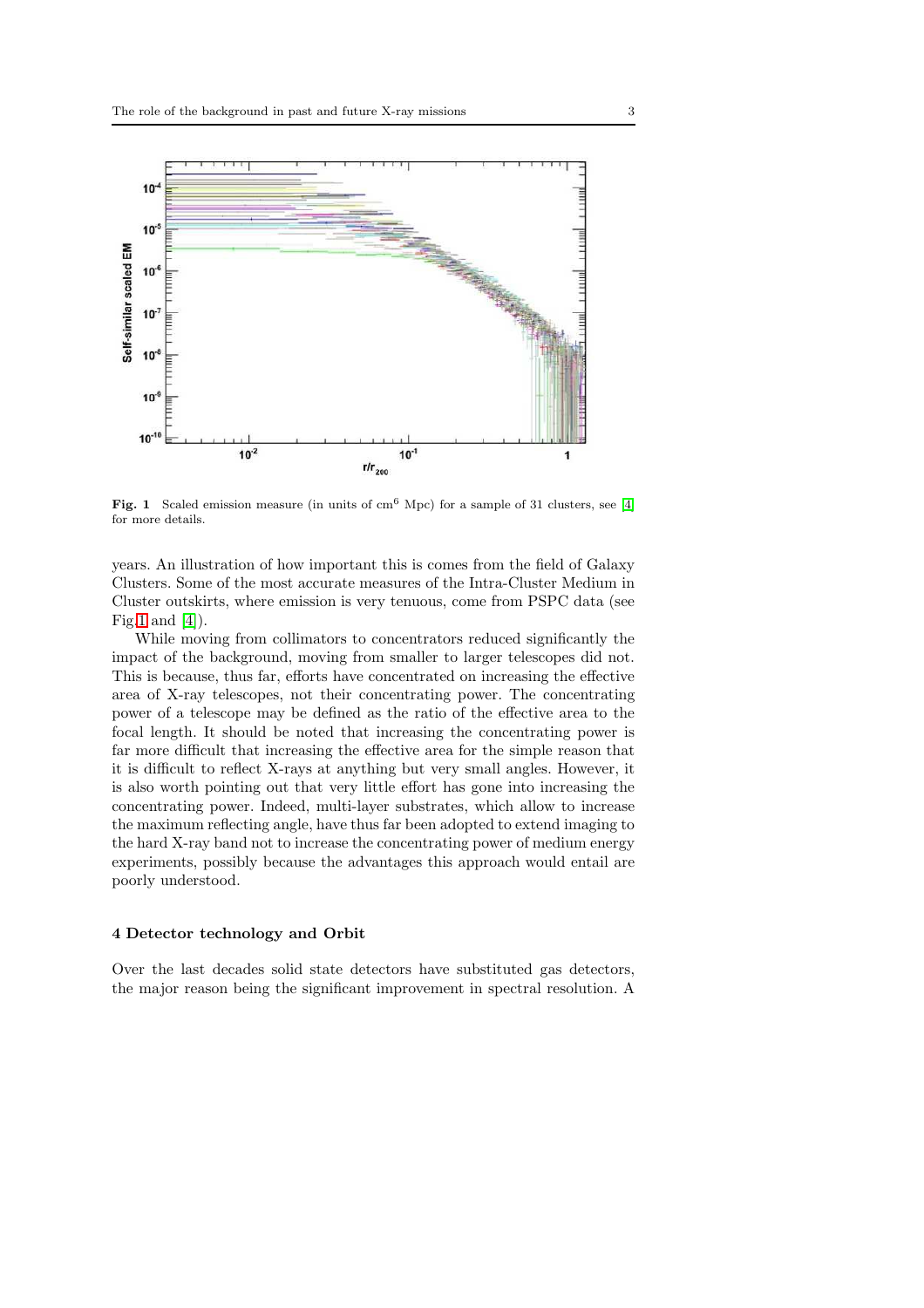

<span id="page-3-1"></span>Fig. 2 Main figure: lightcurve extracted from the full FoV of a MOS EPIC detector. Upper left inset: image extracted from the first part of the observation. Upper right inset: image extracted from the second part of the observation. Figure adapted from [\[11\]](#page-9-3).

gas detector like the GIS [\[6\]](#page-9-4) on ASCA or the MECS [\[3\]](#page-9-0) on BeppoSAX has a resolution of 8% at 6 keV to be compared with a value of 2% at 6 keV for experiments like EPIC [\[7\]](#page-9-5) on XMM or ACIS [\[8\]](#page-9-6) on Chandra. This is, of course, a substantial improvement, but it does come at a price. Most solid state detectors that have been flown are much slower than gas detectors, which implies that reduction of instrumental background through active shielding, is no longer an option<sup>[1](#page-3-0)</sup>. Only in the last few years development of new technologies have led to solid state detectors which, like those on NuSTAR [\[9\]](#page-9-7) and Hitomi [\[10\]](#page-9-8), feature anti-coincidence systems.

Another factor affecting the background properties of detectors is the orbit. High Earth Orbits, like those adopted for Chandra and XMM-Newton, have the advantage of long uninterrupted observing windows however, as we shall see in the next section, they also suffer from a higher and far less predictable background. Conversely, Low Earth Orbits lead to a lower and more stable background, thanks to the shielding provided by Earth's magnetic field.

<span id="page-3-0"></span><sup>1</sup> Incidently this is one of the reasons why X-ray experiments such as ACIS on Chandra or EPIC on XMM-Newton have a high background and limited sensitivity to low surface brightness emission.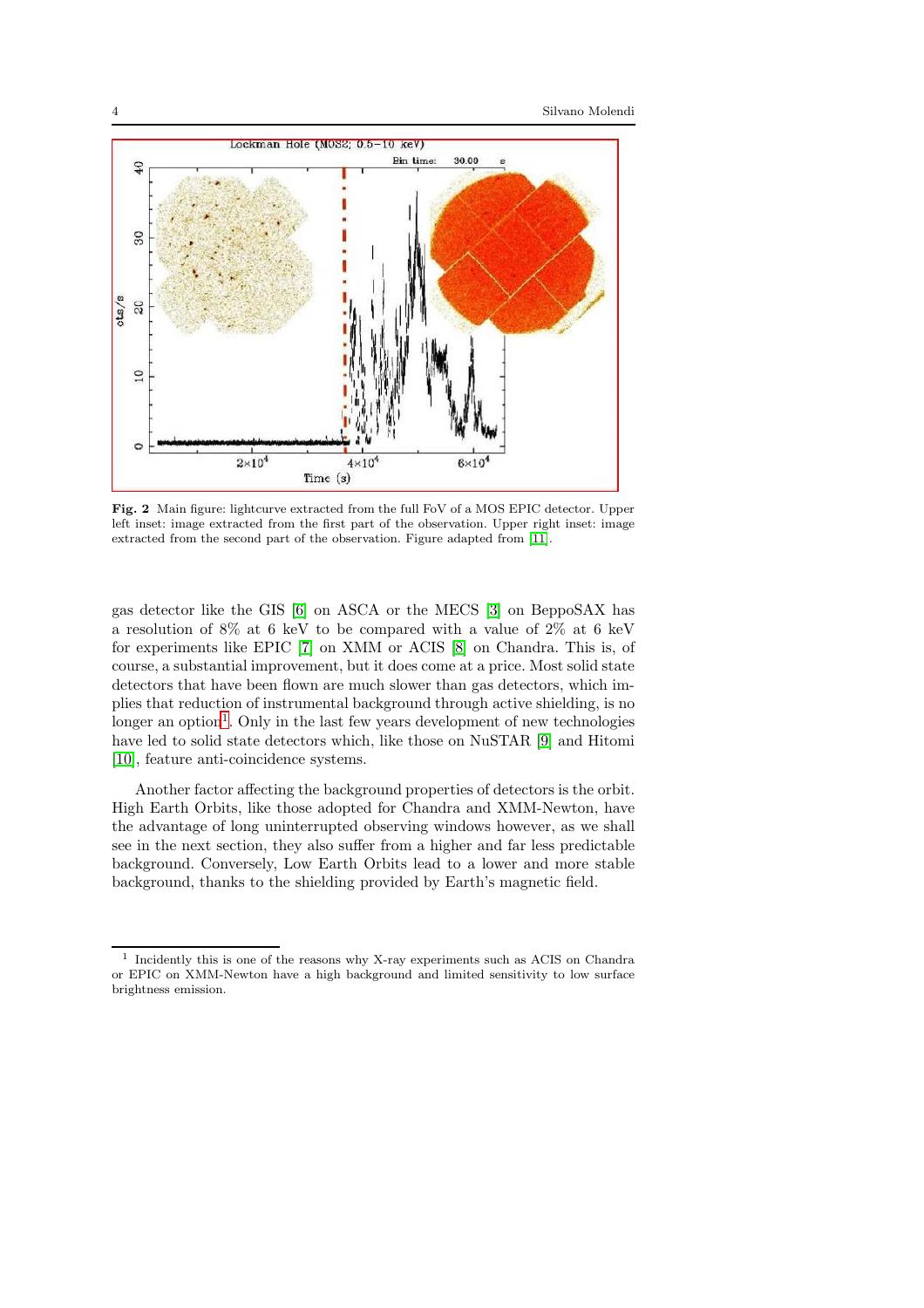# 5 Soft Protons

In Fig[.2](#page-3-1) we show data collected in the early stages of the XMM-Newton mission. The lightcurve, which is accumulated from the entire EPIC MOS field of view, shows a low and stable rate up to about half of the observation. An image produced during this period and reported in an inset on the upper left of the figure, shows a typical EPIC survey field with several sources. During the second half of the observation the rate shown in the lightcurve increases significantly showing variations of factors of 10 or more. An image taken during this period, inset on the upper right of the image, shows a very different picture: the inFoV region is dominated by a diffuse emission that dwarfs emission from the sources. Scientists working on EPIC data were puzzled by these events. Even more mindboggling was the fact that those "flares" appeared to be totally unrelated to the background rates measured by the radiation monitor onboard XMM-Newton. Some light was finally shed when, as part of a series of operational tests, the EPIC MOS detectors were operated in reduced gain mode. In this mode the EPIC detector can record events with energies up to ∼100 keV. Another key fact about this observation was the use of different filters for the two MOS cameras. The thin filter for MOS1 and the thick filter for MOS2. Andrea Tiengo noticed that the MOS1 and MOS2 spectra accumulated during a period affected by strong flares, while similar in shape, appeared to be offset by a constant factor in energy, roughly 30 keV (see Fig[.3\)](#page-5-0). As it turned out, this is the difference in energy loss expected for protons with energies in the range of several tens to hundreds of keV as they go through the filters. The particles were dubbed soft protons to distinguish them from the much higher energy cosmic ray protons. This component, which was unknown before the launch of Chandra and XMM-Newton<sup>[2](#page-4-0)</sup>, represents an important addition to the background. Soft proton flares contaminate about 40% of the XMM-Newton observing time (for a detailed analysis see [\[13\]](#page-9-9) in these proceedings).

One key feature of the EPIC MOS detectors is the presence of a significant fraction of detector area, about 30%, that is not exposed to the X-ray sky. By comparing the surface brightness inside the Field of View with that outside we can separate the soft proton component, which contaminates only the inFoV region, from the high energy particle induced component, which is found both in the inFoV and the outFoV regions (see Fig[.4\)](#page-6-0). In  $[14]$  we found that, even during periods not contaminated by flares, the surface brightness inside the Field of View exceeded that recorded outside the Field of View by about 10%. It is worth noting that if the EPIC MOS detectors had not had an outFoV region this component would have gone undetected. Up to now it has been assumed that this low intensity component is related to soft protons, however recent work [\[13\]](#page-9-9) indicates otherwise.

<span id="page-4-0"></span><sup>2</sup> Actually this is not entirely correct, flares like those experienced by XMM-Newton had already been observed with the LE telescope onboard EXOSAT (e.g. [\[12\]](#page-9-11)). Unfortunately no one seems to have paid any attention to them when the time came to design the XMM-Newton or Chandra missions.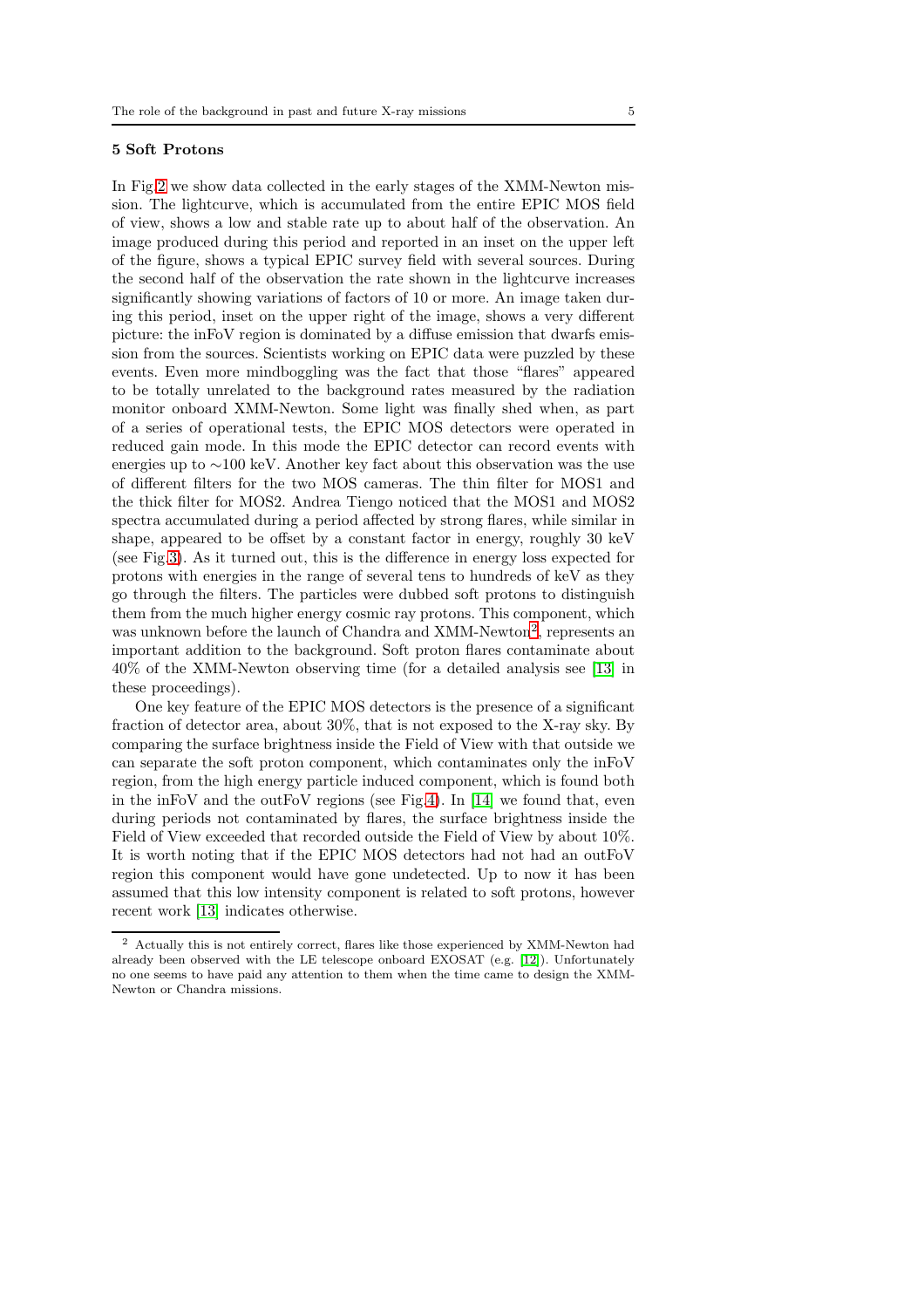

<span id="page-5-0"></span>Fig. 3 MOS1 (black) and MOS2 (red) spectra accumulated in reduced gain mode during a soft proton flare. See [\[11\]](#page-9-3) for details.

#### 6 Future Missions: Athena

Characterization of low surface brightness emission from the outer regions of Galaxy Clusters is amongst the top science goals for ATHENA. Needless to say, work on the background, both the particle and the photon component, will be vital for performing these kind of measures. This point is recognized by the ATHENA Science Study Team (ASST), indeed one of the topical panels within the Mission Performance Working Group, one of five working groups set up by the ASST, is dedicated to the study of background related issues.

As should be apparent from what has been discussed in this proceeding, we can learn much about the background that will affect experiments on ATHENA through the analysis of data accumulated during previous missions. We have recently performed a systematic analysis of XMM-Newton EPIC archive within the framework of an ESA  $R/D$  activity known as AREMBES (ATHENA Radiation Environment Models and X-Ray Background Effects Simulators). Within these proceedings there are four contributions:[\[15\]](#page-9-12), [\[13\]](#page-9-9), [\[16\]](#page-9-13) and [\[17\]](#page-10-0), dedicated to various aspects of this activity.

Work on the background should be organized around two criteria: 1) minimization of the background intensity; 2) maximization of background reproducibility. Back of the envelope estimates and, later, detailed simulations (e.g.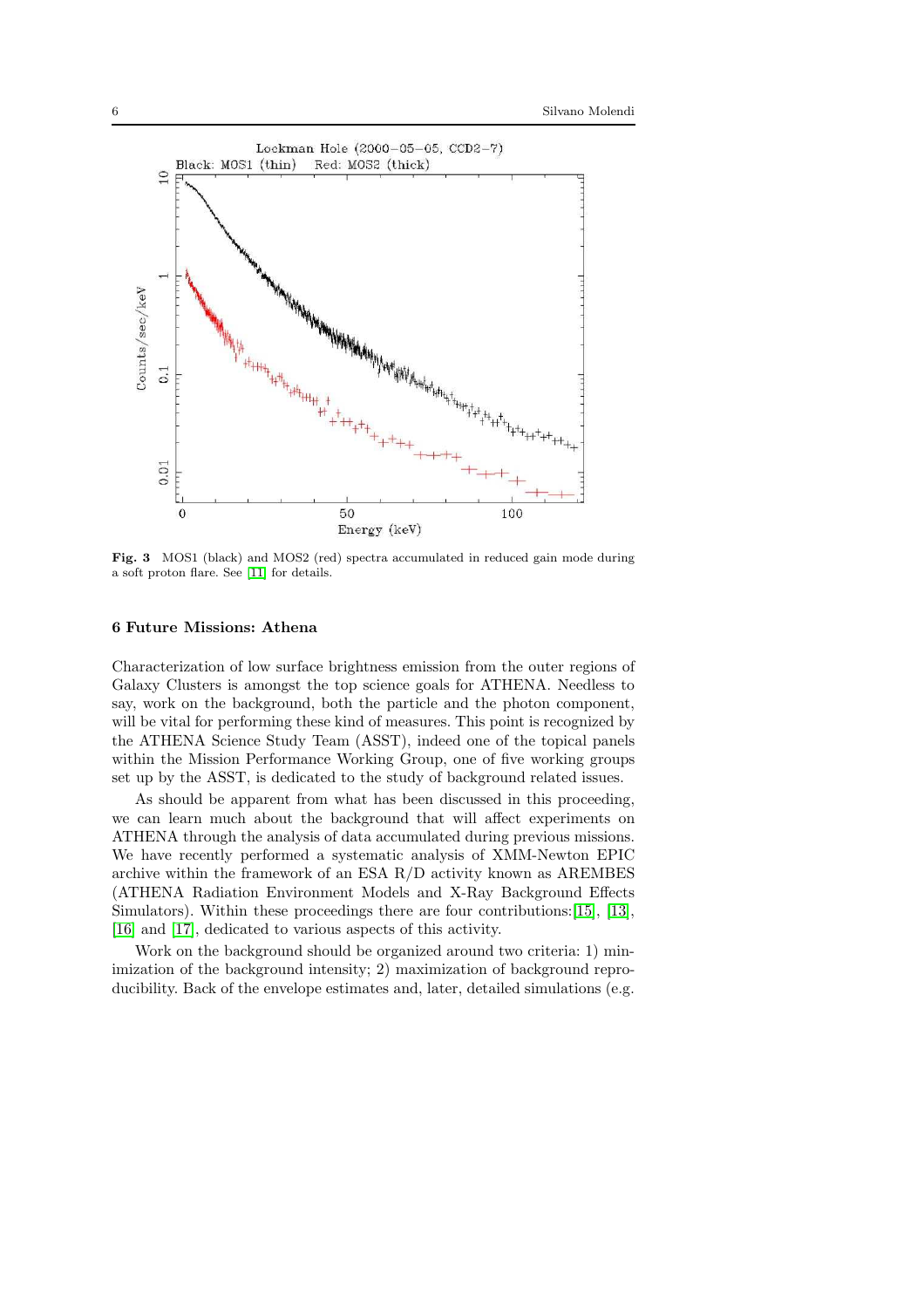

<span id="page-6-0"></span>Fig. 4 MOS2 image accumulated in a hard energy band during a soft proton flare. Note the difference in surface brightness between the inFoV region contaminated by soft protons and the outFoV where only high energy particle induced events are recorded.

[\[18\]](#page-10-1)) indicate that the required level of reproducibility, for the ATHENA instruments, is of a few percent. This is unprecedented, at least in as far as imaging experiments are concerned, however, as we shall discuss in the next paragraphs, there is no reason why it cannot not be reached. Indeed recent work that we have conducted on the EPIC background shows that even in the case of an experiment that was not explicitly designed to maximize background reproducibility, careful analysis of the data can lead to encouraging results (see Fig[.5](#page-7-0) and [\[19\]](#page-10-2)).

As already stated, background requirements for ATHENA are challenging, however, they can be met by operating at 3 different levels: 1) experiment design; 2) observational strategy and 3) data analysis strategy. At this time, points 1 and 2 must take precedence, however we need to maintain an overview of the full process, a sort of holistic approach, if we wish to succeed. An attempt to provide this is reported in Fig[.6.](#page-8-2) At the top of the figure we have a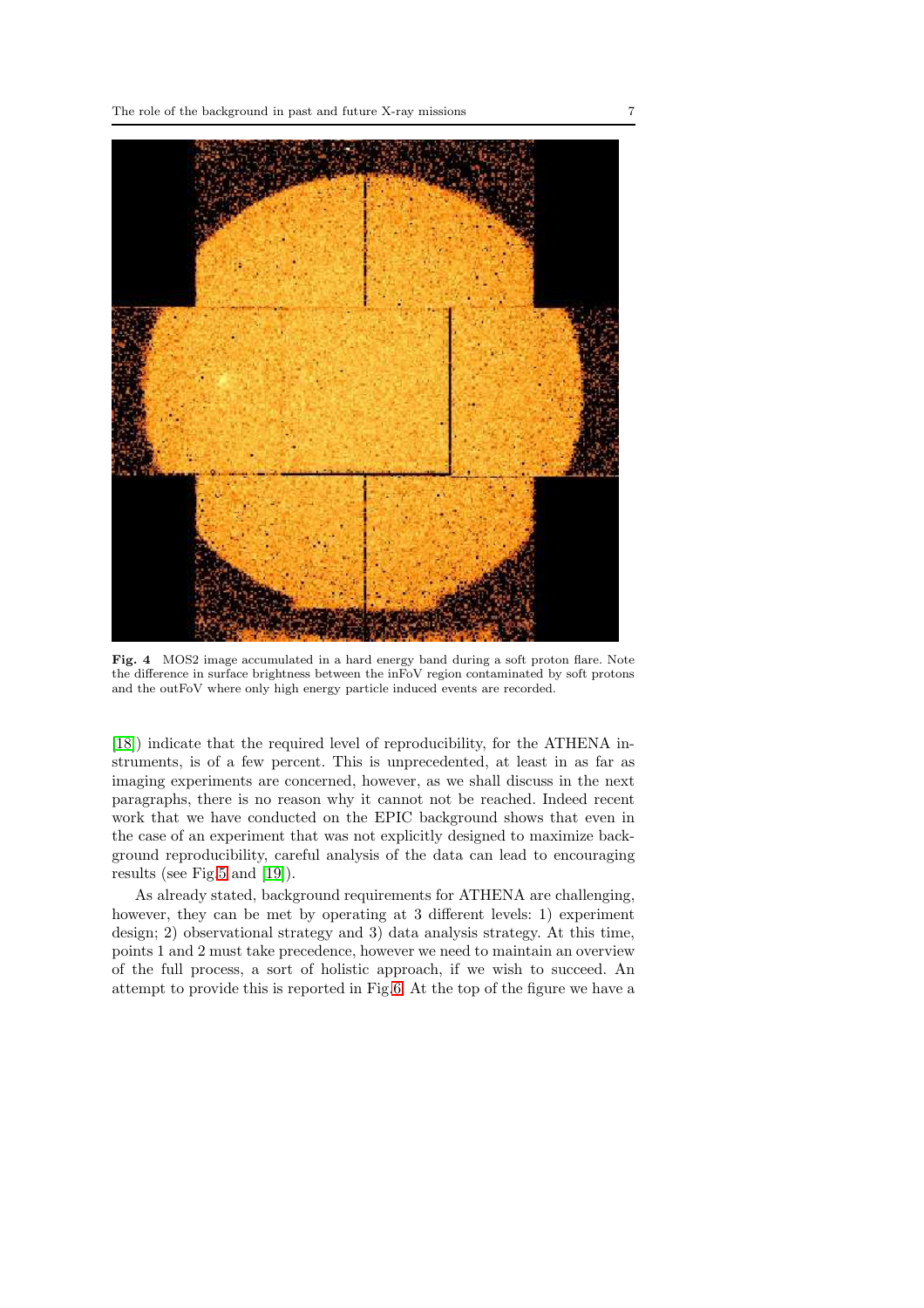

<span id="page-7-0"></span>Fig. 5 Renormalized stacked radial surface brightness profile for a sample of 20 blank fields. Data is accumulated in the 0.7-1.2 keV band and from all 3 EPIC detectors, i.e. MOS1, MOS2 and pn. Given the random choice and large number of blank fields employed we expect a flat profile. With the exclusion of the innermost few arcminutes, where statistical handling of the data is less than optimal, the profile is always within a few percent of the expected value.

requirement on the sensitivity to surface brightness we wish to achieve. Below this we have the two criteria previously discussed, i.e. minimization of intensity and maximization of reproducibility. On the next level, we provide figures of merit, which differ for the different background components. Once these are defined we can set specific requirements on different components. Finally, in the last row, we identify so called enabling strategies that will allow to satisfy the requirements.

### 7 Summary

Whether we like it or not, background has been with us from the very start of X-ray astronomy. Different missions have dealt with it in different ways and with varying degrees of success. The examples I have provided indicate that a careful planing of the experiment is a key requisite to keep background effects under control. Attaining some of the top science goals for ATHENA will require a background reproducibility which is unprecedented but not beyond reach.

Acknowledgements The AHEAD project (grant agreement n. 654215) which is part of the EU-H2020 programm is acknowledged for partial support.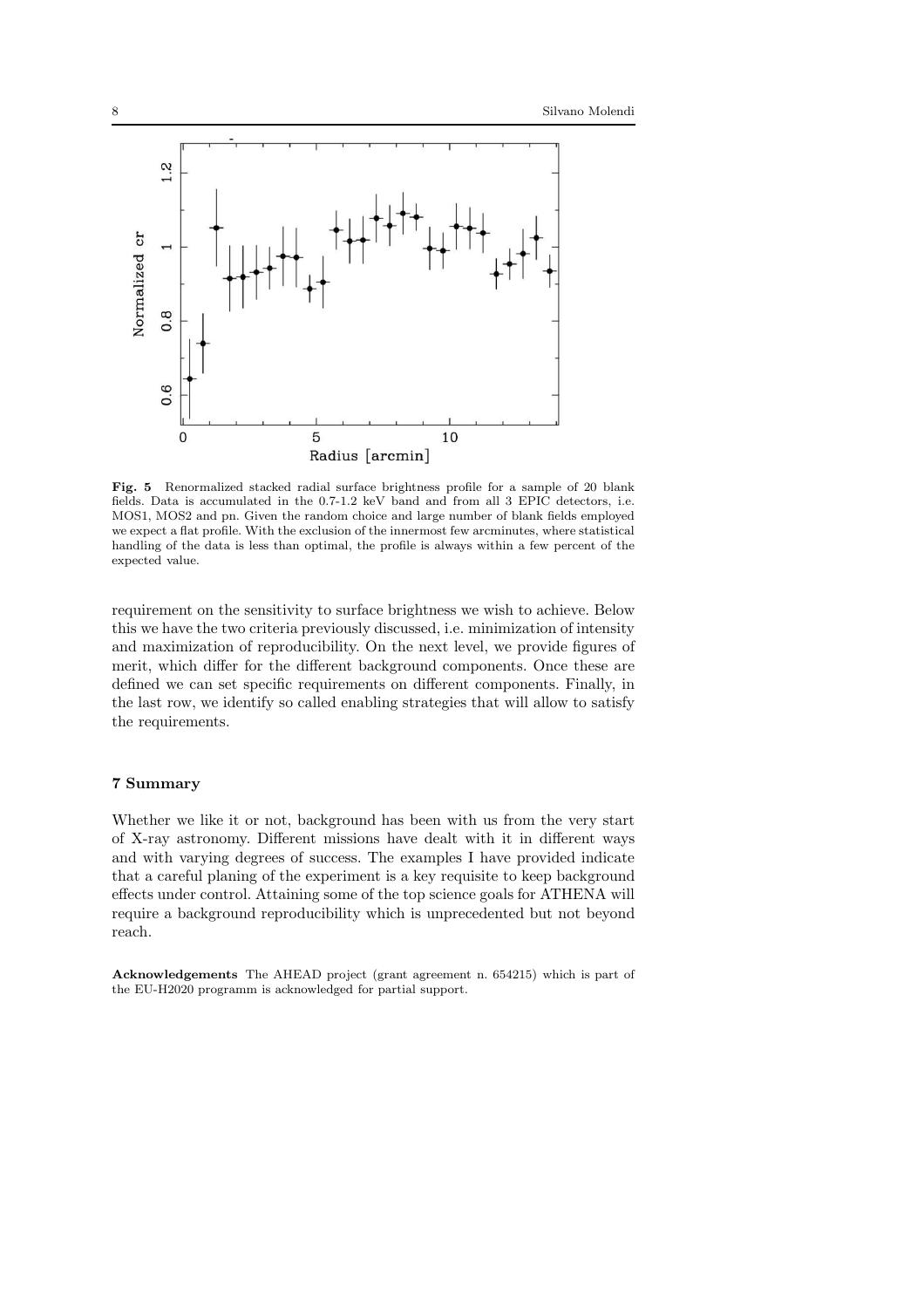

<span id="page-8-2"></span>Fig. 6 Flowdown from so called level 2a (mission independent) requirements to level 2b (mission dependent), see text for details.

## References

- <span id="page-8-0"></span>1. R. Giacconi, H. Gursky, F.R. Paolini, B.B. Rossi, Physical Review Letters 9, 439 (1962). DOI 10.1103/PhysRevLett.9.439
- <span id="page-8-1"></span>2. F. Frontera, E. Costa, D. dal Fiume, M. Feroci, L. Nicastro, M. Orlandini, E. Palazzi, G. Zavattini, A&A Supp., 122 (1997). DOI 10.1051/aas:1997140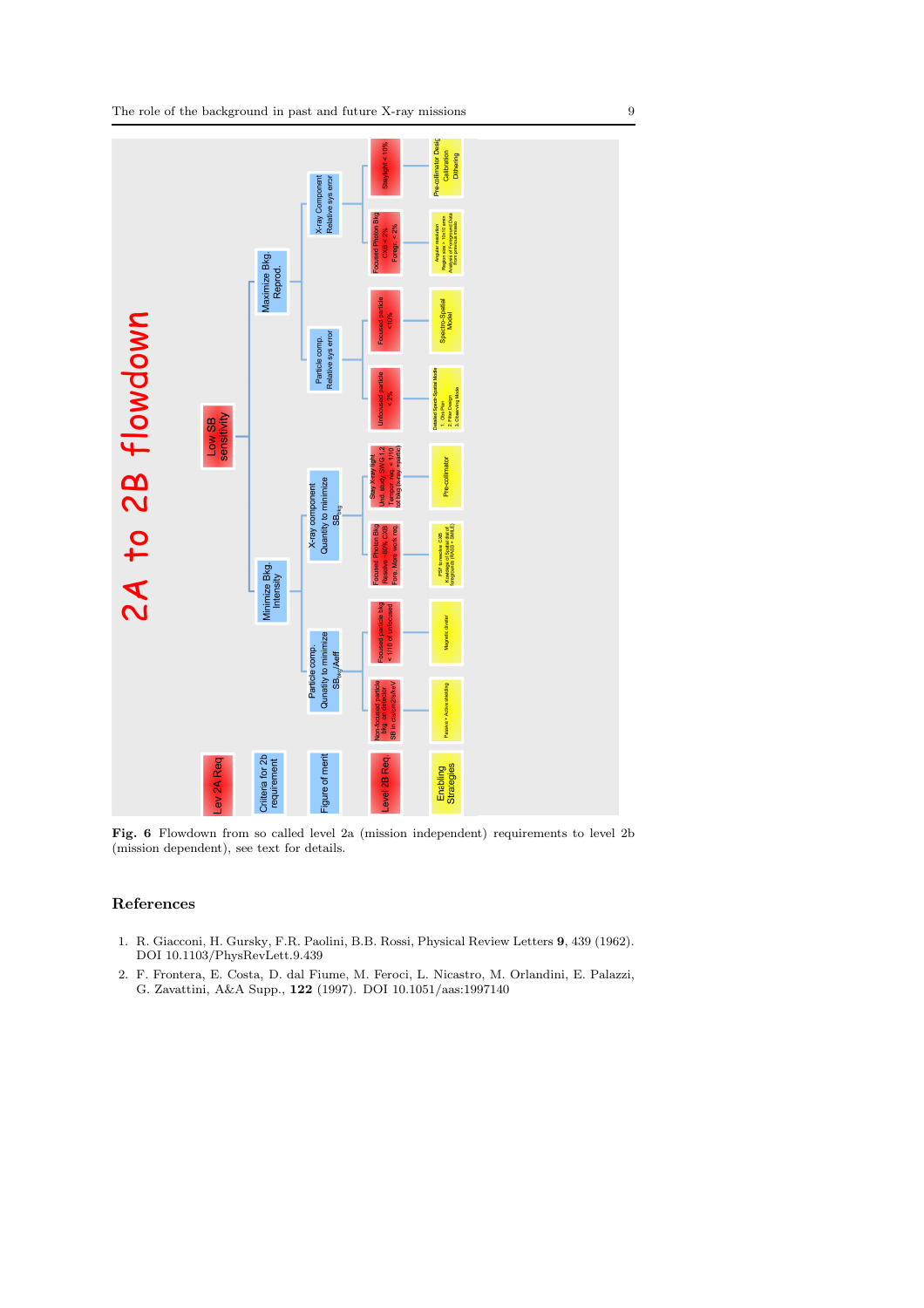- <span id="page-9-0"></span>3. G. Boella, R.C. Butler, G.C. Perola, L. Piro, L. Scarsi, J.A.M. Bleeker, A&A Supp., 122 (1997). DOI 10.1051/aas:1997136
- <span id="page-9-2"></span>4. D. Eckert, F. Vazza, S. Ettori, S. Molendi, D. Nagai, E.T. Lau, M. Roncarelli, M. Rossetti, S.L. Snowden, F. Gastaldello, A&A, 541, A57 (2012). DOI 10.1051/0004-6361/ 201118281
- <span id="page-9-1"></span>5. E. Pfeffermann, U.G. Briel, H. Hippmann, G. Kettenring, G. Metzner, P. Predehl, G. Reger, K.H. Stephan, M.V. Zombeck, J. Chappell, in *Soft X-ray optics and technology*, *Proc. of Spie,* , vol. 733 (1987), *Proc. of Spie,* , vol. 733, p. 519
- <span id="page-9-4"></span>6. K. Makishima, R. Fujimoto, Y. Ishisaki, T. Kii, M. Loewenstein, R. Mushotzky, P. Serlemitsos, T. Sonobe, M. Tashiro, T. Yaqoob, Pub. Ast. Soc. of Jap., 46, L77 (1994)
- <span id="page-9-5"></span>7. M.J.L. Turner, A. Abbey, M. Arnaud, M. Balasini, M. Barbera, E. Belsole, P.J. Bennie, J.P. Bernard, G.F. Bignami, M. Boer, U. Briel, I. Butler, C. Cara, C. Chabaud, R. Cole, A. Collura, M. Conte, A. Cros, M. Denby, P. Dhez, G. Di Coco, J. Dowson, P. Ferrando, S. Ghizzardi, F. Gianotti, C.V. Goodall, L. Gretton, R.G. Griffiths, O. Hainaut, J.F. Hochedez, A.D. Holland, E. Jourdain, E. Kendziorra, A. Lagostina, R. Laine, N. La Palombara, M. Lortholary, D. Lumb, P. Marty, S. Molendi, C. Pigot, E. Poindron, K.A. Pounds, J.N. Reeves, C. Reppin, R. Rothenflug, P. Salvetat, J.L. Sauvageot, D. Schmitt, S. Sembay, A.D.T. Short, J. Spragg, J. Stephen, L. Strüder, A. Tiengo, M. Trifoglio, J. Trümper, S. Vercellone, L. Vigroux, G. Villa, M.J. Ward, S. Whitehead, E. Zonca, A&A, 365, L27 (2001). DOI 10.1051/0004-6361:20000087
- <span id="page-9-6"></span>8. G.P. Garmire, in *American Astronomical Society Meeting Abstracts #190*, *Bulletin of the American Astronomical Society*, vol. 29 (1997), *Bulletin of the American Astronomical Society*, vol. 29, p. 823
- <span id="page-9-7"></span>9. F.A. Harrison, W.W. Craig, F.E. Christensen, C.J. Hailey, W.W. Zhang, S.E. Boggs, D. Stern, W.R. Cook, K. Forster, P. Giommi, B.W. Grefenstette, Y. Kim, T. Kitaguchi, J.E. Koglin, K.K. Madsen, P.H. Mao, H. Miyasaka, K. Mori, M. Perri, M.J. Pivovaroff, S. Puccetti, V.R. Rana, N.J. Westergaard, J. Willis, A. Zoglauer, H. An, M. Bachetti, N.M. Barrière, E.C. Bellm, V. Bhalerao, N.F. Brejnholt, F. Fuerst, C.C. Liebe, C.B. Markwardt, M. Nynka, J.K. Vogel, D.J. Walton, D.R. Wik, D.M. Alexander, L.R. Cominsky, A.E. Hornschemeier, A. Hornstrup, V.M. Kaspi, G.M. Madejski, G. Matt, S. Molendi, D.M. Smith, J.A. Tomsick, M. Ajello, D.R. Ballantyne, M. Baloković, D. Barret, F.E. Bauer, R.D. Blandford, W.N. Brandt, L.W. Brenneman, J. Chiang, D. Chakrabarty, J. Chenevez, A. Comastri, F. Dufour, M. Elvis, A.C. Fabian, D. Farrah, C.L. Fryer, E.V. Gotthelf, J.E. Grindlay, D.J. Helfand, R. Krivonos, D.L. Meier, J.M. Miller, L. Natalucci, P. Ogle, E.O. Ofek, A. Ptak, S.P. Reynolds, J.R. Rigby, G. Tagliaferri, S.E. Thorsett, E. Treister, C.M. Urry, ApJ, 770, 103 (2013). DOI 10.1088/0004-637X/770/2/103
- <span id="page-9-8"></span>10. K. Mitsuda, R.L. Kelley, H. Akamatsu, T. Bialas, K.R. Boyce, G.V. Brown, E. Canavan, M. Chiao, E. Costantini, J.W. den Herder, C. de Vries, M.J. DiPirro, M.E. Eckart, Y. Ezoe, R. Fujimoto, D. Haas, A. Hoshino, K. Ishikawa, Y. Ishisaki, N. Iyomoto, C.A. Kilbourne, M. Kimball, S. Kitamoto, S. Konami, M.A. Leutenegger, D. McCammon, J. Miko, I. Mitsuishi, H. Murakami, M. Murakami, H. Noda, M. Ogawa, T. Ohashi, A. Okamoto, N. Ota, S. Paltani, F.S. Porter, K. Sato, Y. Sato, M. Sawada, H. Seta, K. Shinozaki, P.J. Shirron, G.A. Sneiderman, H. Sugita, A. Szymkowiak, Y. Takei, T. Tamagawa, M.S. Tashiro, Y. Terada, M. Tsujimoto, S. Yamada, N.Y. Yamasaki, in *Space Telescopes and Instrumentation 2014: Ultraviolet to Gamma Ray*, *Proc. of Spie,* , vol. 9144 (2014), *Proc. of Spie,* , vol. 9144, p. 91442A. DOI 10.1117/12.2057199
- <span id="page-9-3"></span>11. A. Tiengo. Reduction of soft protons background in Symbol-X: effect of thermal blankets and magnetic diverter (SX–IASFMI–TN–0001 Tech. Report ) (2007)
- <span id="page-9-11"></span>12. G. Branduardi-Raymont, K.O. Mason, P.G. Murdin, C. Martin, MNRAS, 216, 1043 (1985). DOI 10.1093/mnras/216.4.1043
- <span id="page-9-9"></span>13. D. Salvetti, M. Marelli, F. Gastaldello, S. Ghizzardi, S. Molendi, A. De Luca, A. Moretti, M. Rossetti, A. Tiengo, *ExA submitted* (2017)
- <span id="page-9-12"></span><span id="page-9-10"></span>14. A. De Luca, S. Molendi, A&A, 419, 837 (2004). DOI 10.1051/0004-6361:20034421
- 15. M. Marelli, D. Salvetti, F. Gastaldello, S. Ghizzardi, S. Molendi, A. De Luca, A. Moretti, M. Rossetti, A. Tiengo, *ExA submitted* (2017)
- <span id="page-9-13"></span>16. S. Ghizzardi, M. Marelli, D. Salvetti, F. Gastaldello, S. Molendi, A. De Luca, A. Moretti, M. Rossetti, A. Tiengo, *ExA submitted* (2017)